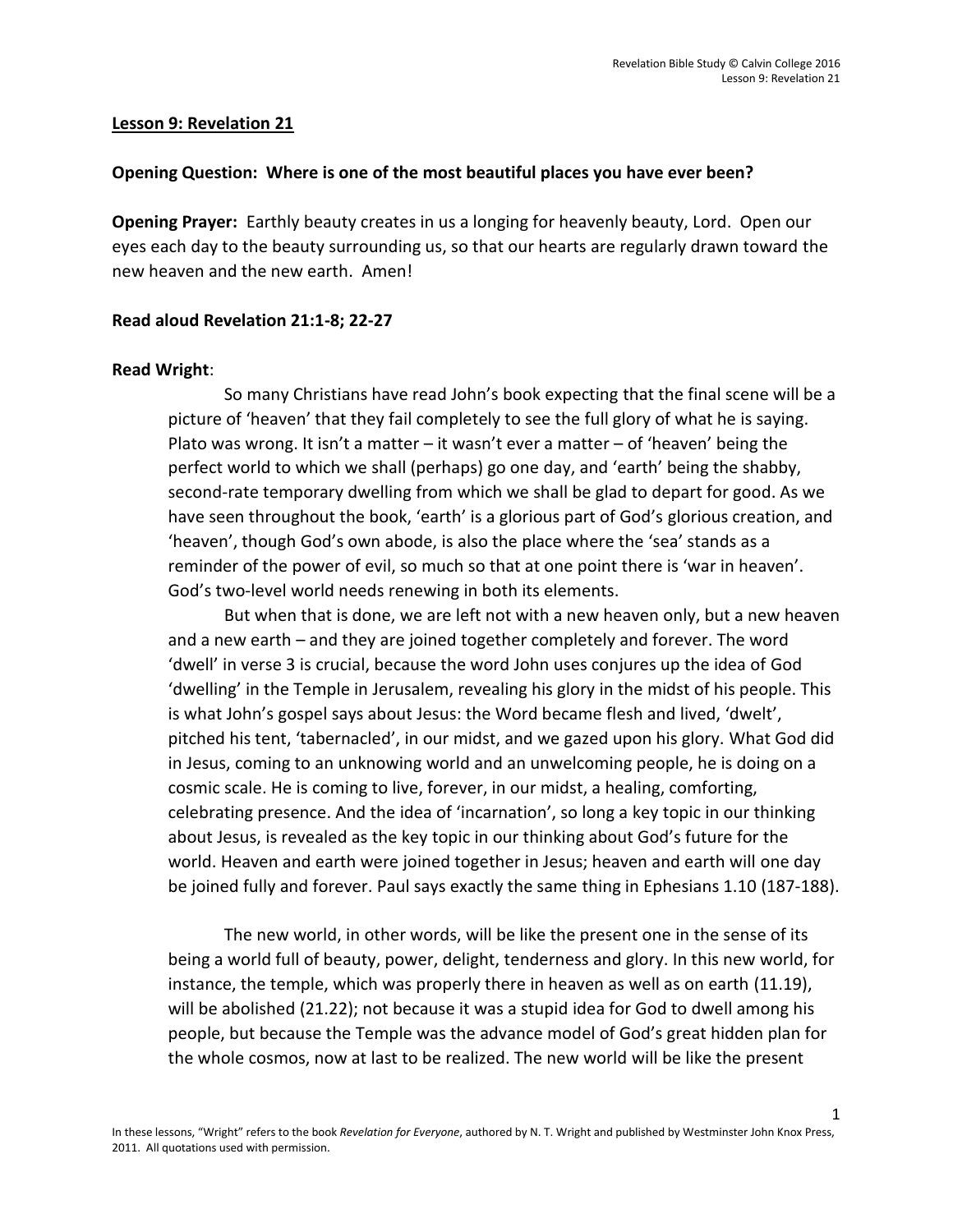one, but without all those features, particularly death, tears and everything that causes them, which make the present world what it is.

That is what is meant by there being 'no more sea'. Throughout this book, as in much of the Bible, the sea is the dark force of chaos which threatens God's plans and God's people. It is the element from which the first monster emerged. It is contained in the first heaven, 'contained', that is, both in the sense that it is there as part of the furniture and in the sense that its boundary is strictly limited. Evil is only allowed to do enough to overreach itself and to bring about its own downfall. But in the new creation there will be no more sea, no more chaos, no place from which monsters might again emerge.

The center of the picture, though, is not, or not yet, the new world itself, but the one true God who made the first creation and loved it so much that he sent the lamb to redeem and renew it. Up to now, 'the one who sits on the throne' has been mentioned only obliquely. He has been there; he has been worshipped; but all the talking has been done by Jesus, or by an angel, or by 'a voice from heaven'. Now, at last, for the first time since the opening statement in 1.8, God himself addresses John, and through him addresses his churches and ours. This personal address by God himself is, it seems, part of the newness, just as in verse 4 God himself 'will wipe away every tear from their eyes', an act of utter gentleness and kindness to be performed not by some junior heavenly official but by God himself. Through this is a revelation of God's eternal character, most of us, contemplating this wonderful prospect, will feel a whole new world opening up before us (189-190).

It thus appears that the new Jerusalem, in John's vision, is the whole of the new creation. It is the centerpiece and glory of it, the fountain from which there flows freely all that the world could need. It is the holy of holies, but actually the whole earth is to be full of God's glory, is to be the ultimate temple. This is what is meant when John describes the servants of God and the lamb not only worshipping (verse 3), not only seeing his face (verse 4), but also reigning 'for ever and ever' (verse 5). From the start of the book we were told that the lamb's followers were to be a royal priesthood, and now we see what this means. It is from the city, the city which is the bride, the bride which is the lamb's followers, that healing, restorative stewardship is to flow. This is how the creator God will show, once and for all, that his creation was good, and that he himself is full of mercy.

John's vision, then, is of a new Eden; but it is a city, not simply a garden. All the elements of the garden are still there, but enshrined and enhanced within and around the city. We know in our bones that we were made for both, though the romantic idyll of the countryside on the one hand and the developers' dream of the city on the other hand both routinely fail to hit the mark. The new creation, drawing the double vision together, transforms and heals both. As heaven and earth come together, as the bride